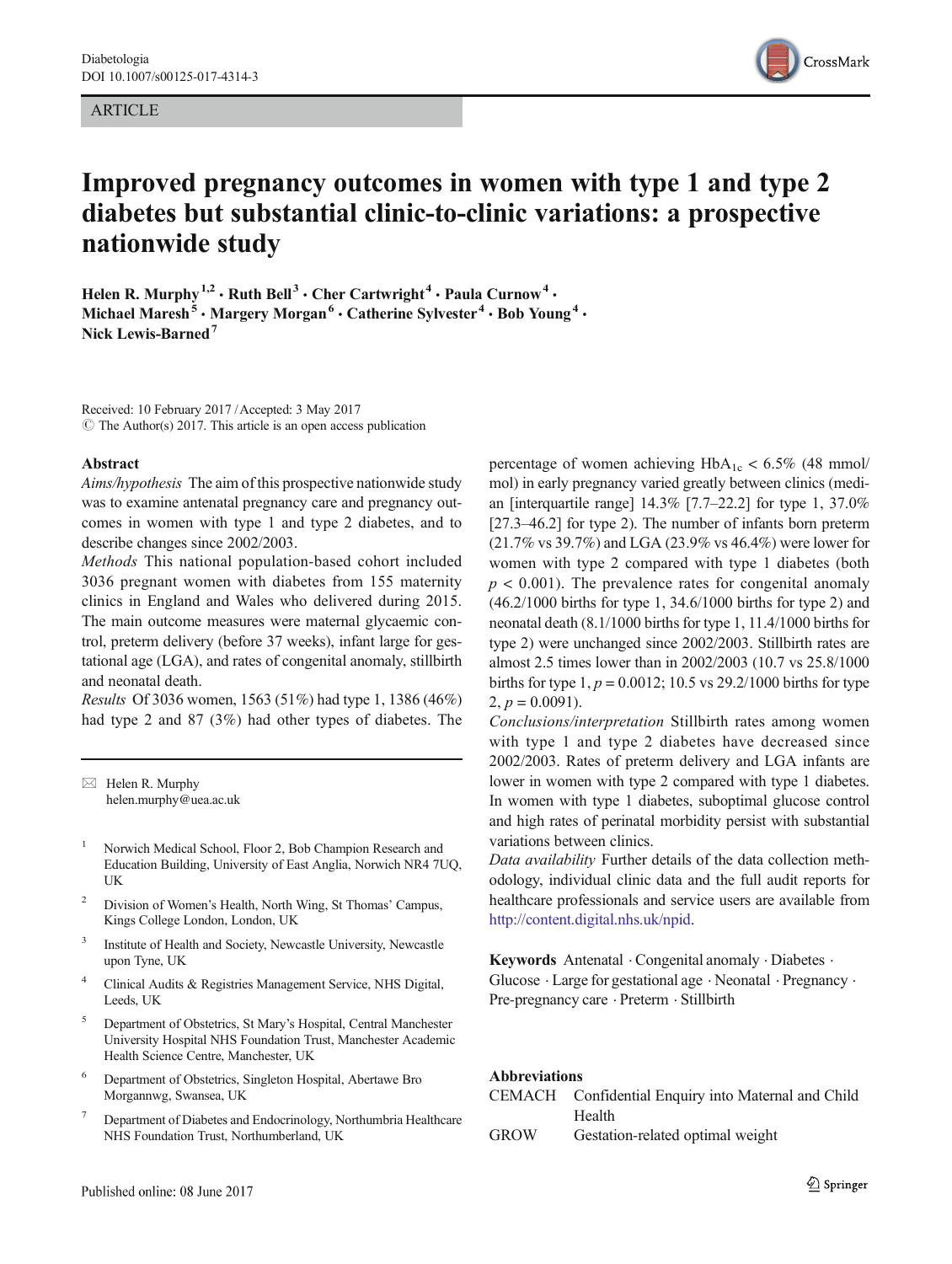| IQR         | Interquartile range                    |
|-------------|----------------------------------------|
| <b>LGA</b>  | Large for gestational age              |
| <b>NHS</b>  | National Health Service                |
| <b>NPID</b> | National Pregnancy in Diabetes         |
| <b>NICE</b> | National Institute for Health and Care |
|             | Excellence                             |

#### Introduction

Pregnancy in women with diabetes is associated with increased risks of serious adverse outcomes with a two-to-five fold increased risk of congenital anomaly, stillbirth and neonatal death compared with the general maternity population [\[1](#page-8-0)–[3\]](#page-8-0). Less severe but more frequent perinatal complications relating to maternal diabetes include preterm delivery, large for gestational age (LGA) infants and neonatal intensive care unit admission, affecting approximately one in two babies [[4,](#page-8-0) [5\]](#page-8-0). Nationwide studies from the Netherlands, Sweden and Finland suggest no improvement in either rates of serious adverse pregnancy outcomes or perinatal complications in recent decades, with possible explanations including increasing maternal age, longer duration of diabetes and increasing rates of overweight and obesity among women of reproductive years.

A 2002/2003 population-based study, conducted by the Confidential Enquiry into Maternal and Child Health (CEMACH), examined the quality of maternity care and documented pregnancy outcomes in the UK among women with diabetes, concluding that pregnancy preparation was inadequate, resulting in potentially modifiable poor pregnancy outcomes in both type 1 and type 2 diabetes [[6\]](#page-8-0). Since then the National Institute for Health and Care Excellence (NICE) have developed diabetes pregnancy guidelines with a clear emphasis on improving provision of prepregnancy and antenatal diabetes care [\[7\]](#page-8-0). The NICE guideline recommendations for prepregnancy preparation include taking 5 mg preconception folic acid, presenting for antenatal care before 8 weeks' gestation and avoiding potentially harmful medications. The 2015 update lowered the maternal glycaemic control target from  $HbA_{1c}$  < 7.0% (53 mmol/mol) to  $HbA_{1c}$  < 6.5% (48 mmol/mol) and recommended elective delivery between  $37^{+0}$  and  $38^{+6}$  weeks' gestation [[8\]](#page-8-0).

Responding to the NICE guidelines, a National Pregnancy in Diabetes (NPID) audit was established to document the pregnancy preparation, antenatal care and fetal health outcomes for pregnant women with type 1 and type 2 diabetes [\[9](#page-8-0)].

Here we present pregnancy outcomes of women with diabetes who delivered between 1 January 2015 and 31 December 2015. Our aims were to provide contemporary data on the rates of serious adverse pregnancy outcomes (congenital anomaly, stillbirth and neonatal death) and perinatal complications (preterm delivery, LGA and neonatal care admission), and to explore the relationship between maternal deprivation and clinic-to-clinic variations with maternal glycaemic control and folic acid supplementation. We also describe changes since the previous 2002/2003 CEMACH survey.

## **Methods**

Healthcare professionals at each maternity unit completed standardised web-based data entry forms for every pregnant woman with diabetes who delivered between 1 January and 31 December 2015. As not all pregnancies resulted in a delivery these numbers included pregnancies ending in miscarriage or termination within this date range. All maternity units in England, Wales and the Isle of Man providing antenatal diabetes care were expected to participate [\(http://digital.nhs.uk/](http://digital.nhs.uk/npid) [npid](http://digital.nhs.uk/npid)). Data were obtained only from women who provided written informed consent. The information leaflet and consent form met the Health Research Authority requirements for clinical audit, and research ethics approval was not required. Linkage with data collected in other systems (Hospital Episodes Statistics data, Patient Episode Database for Wales, National Diabetes Audit) allowed only a limited number of data items to be collected by local teams. This included information regarding type of diabetes, medications and folic acid use before conception. Data regarding pregnancy outcome was completed locally at 28 days after delivery, miscarriage or termination.

We defined pregestational diabetes as diabetes that had been diagnosed before pregnancy, and excluded women with diabetes who presented during pregnancy. Women with monogenic diabetes, or where there was doubt about whether they had type 1 or type 2 diabetes, or the type of diabetes data item was missing were classified as 'other' (these pregnancies were excluded from analyses comparing type 1 and type 2 diabetes). Glycaemic control was derived from  $HbA_{1c}$  measurements, and the first and last recorded values during pregnancy were collected.  $HbA_{1c}$  was measured locally using DCCT-aligned assays. We explored the relationship between maternal deprivation with glycaemic control and folic acid supplementation using an index of multiple deprivation score for women living in England and Wales where postcode details were recorded in the National Diabetes Audit [\[10\]](#page-8-0). For data protection of potentially sensitive information in the clinic-to-clinic comparisons, we included only clinics with at least ten completed pregnancy records; therefore, 130 clinics were included for type 1 diabetes and 103 clinics for type 2 diabetes comparisons.

We defined stillbirth as a fetal loss occurring after 24 weeks' gestation, and neonatal death as death of a live born infant up to 28 days after delivery. We collected data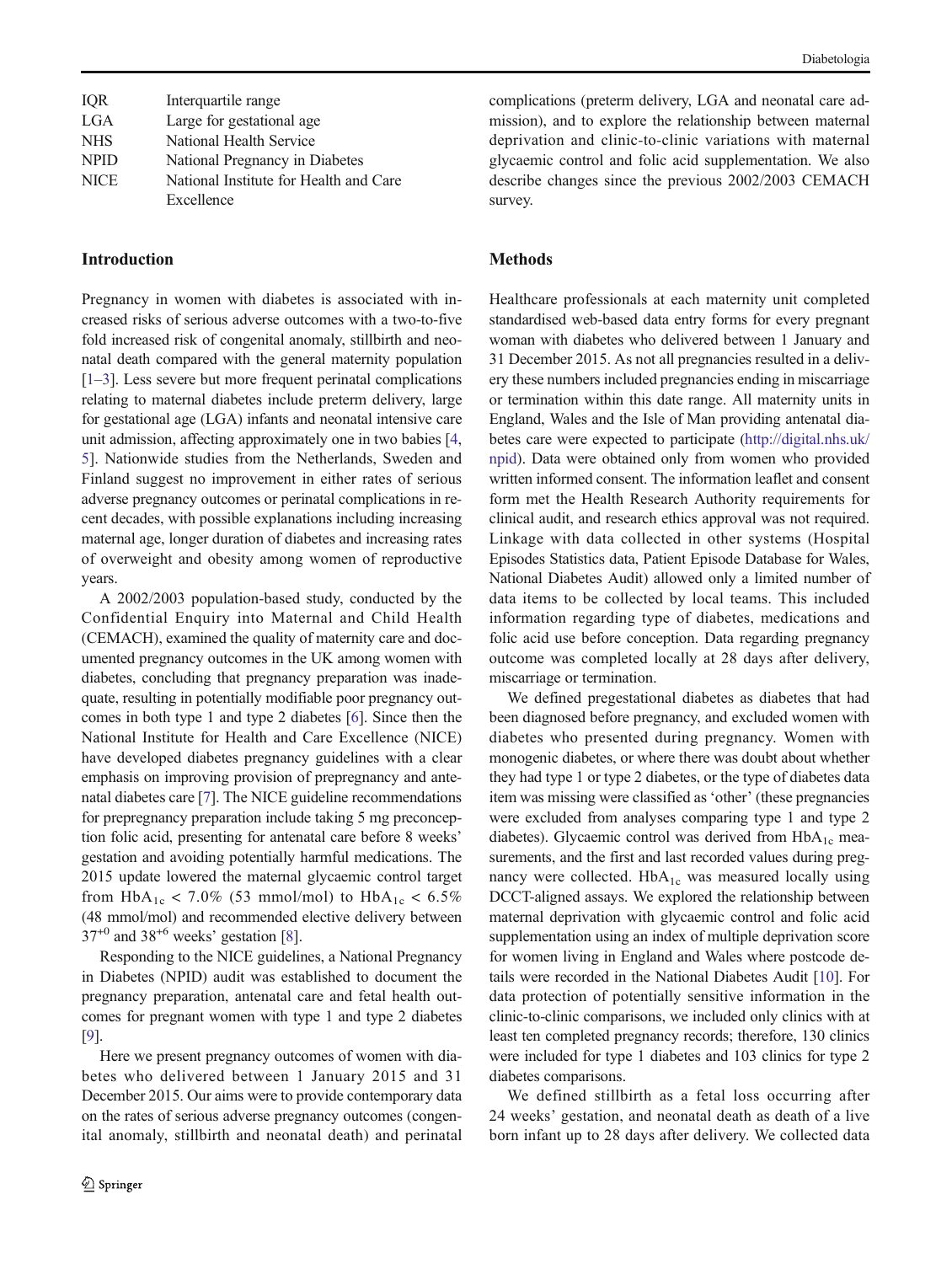on congenital anomalies for live births and terminations of pregnancy at any gestation, including for stillbirths and for fetal loss after 20 weeks' gestation. The reported diagnoses for congenital anomaly were obtained from the hospital ICD-10 codes [\(www.who.int/classifications/icd/en/\)](http://www.who.int/classifications/icd/en). We calculated the congenital anomaly rate as the number of infants with one or more congenital anomalies divided by the number of live births, terminations, stillbirths and fetal loss after 20 weeks' gestation. Infant birthweight was adjusted for maternal ethnicity, height and weight, infant sex, and gestational age at delivery for singleton pregnancies using customised centiles with large and extreme LGA defined as >90th and >97.7th percentiles, respectively (GROW Centile Calculator v5.7.7.1, Gestation Network, [www.gestation.net](http://www.gestation.net)) [\[11\]](#page-8-0).

Variables which were not normally distributed are given as median (interquartile range [IQR]), while normally distributed variables are given as mean (SD). Univariate analyses comparing the proportions between groups were performed using  $\zeta$  tests and  $t$  tests for comparing continuous variables. We used Stata 8.0 for analyses and Poisson distribution to obtain 95% CIs for the rate and prevalence ratios.

### **Results**

# Participation

During the 12 month study period, 155 National Health Service (NHS) maternity clinics participated. Together they contributed 3044 pregnancies among 3036 women with diabetes, providing data for 3086 pregnancies (eight women had two pregnancies and 42 twin pregnancies were recorded). We report infant health outcomes for 2866 pregnancies that continued beyond 24 weeks' gestation. Table 1 gives a description

Table 1 Numbers of women. pregnancies and infants registered in the study during 2015

of the numbers of women and pregnancies according to type of diabetes.

#### Maternal characteristics

Almost half of the women included in the study ( $n = 1386$ ; 46%) had type 2 diabetes, rising to more than 50% in large metropolitan regions (London, West Midlands, Yorkshire and Humber). Ninety per cent of Asian women and 71% of Black women had type 2 diabetes. As expected, women with type 2 diabetes were significantly older (33.6 vs 29.9 years;  $p < 0.001$ ), had higher BMI (33.3 vs 26.8 kg/m<sup>2</sup>;  $p < 0.001$ ), had shorter diabetes duration (4.8 vs 14.9 years;  $p < 0.001$ ) and were more likely to live in the most deprived quintile of deprivation (38.5% vs 20.9%;  $p < 0.001$ ) than women with type 1 diabetes (Table [2](#page-3-0)).

### Prepregnancy preparation

Preconception folic acid Women with type 2 diabetes were significantly less likely to take the recommended 5 mg dose of folic acid before conception compared with women with type 1 ([2](#page-3-0)2.5% vs 46.1%;  $p < 0.001$ ; Table 2). There was also marked variation between clinics in the percentage of women with type 2 diabetes taking 5 mg folic acid (Fig. [1](#page-4-0)d); 33% of women attending the top quartile clinics took 5 mg folic acid compared with 15% in the lowest quartile (21.3% [15.4– 33.2]). Over half the women with type 1 diabetes attending the top quartile clinics took 5 mg folic acid compared with less than a third in the lowest quartile clinics (42.9% [31.5–52.3]; Fig. [1b](#page-4-0)). Maternal deprivation was strongly associated with folic acid use among women with type 1 diabetes, with 75.1% use among women with type 1 diabetes living in the least deprived areas (vs 37.5% in the most deprived areas;  $p < 0.05$ , data not shown).

|                                    | All            | Type 1 diabetes | Type 2 diabetes | Other    |
|------------------------------------|----------------|-----------------|-----------------|----------|
| Women                              | 3036           | 1563            | 1386            | 87       |
| Pregnancies                        | 3044           | 1566            | 1391            | 87       |
| Total pregnancy outcomes           | $3086^a$       | 1587            | 1409            | 90       |
| Pregnancies ongoing after 24 weeks | 2866           | 1470            | 1313            | 83       |
| Live births after 24 weeks         | 2868           | 1474            | 1313            | 81       |
| Stillbirth                         | 35             | 16              | 14              | 5        |
| Infants born after 24 weeks        | 2903           | 1490            | 1327            | 86       |
| Infants with unknown gestation     | $\overline{4}$ |                 | 3               | 6        |
| Live births before 24 weeks        |                |                 | $\theta$        | $\Omega$ |
| Total registered births            | 2908           | 1492            | 1330            | 86       |

<sup>a</sup> Eight women had two pregnancies and 42 twin pregnancies were recorded among 3036 women, providing outcome data for 3086 pregnancies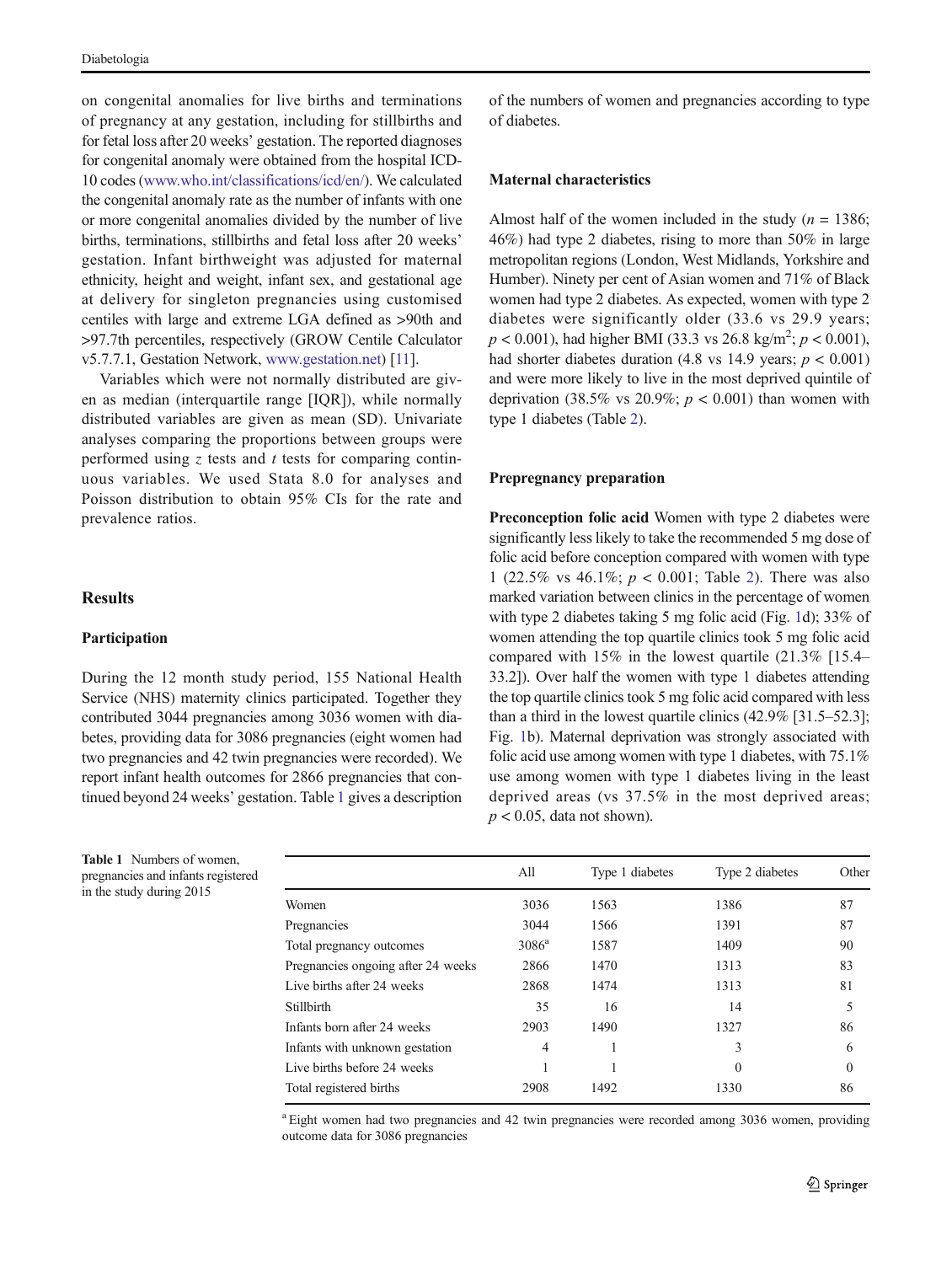<span id="page-3-0"></span>

| <b>Table 2</b> Maternal and neonatal |  |  |  |
|--------------------------------------|--|--|--|
| characteristics by diabetes type     |  |  |  |

| characteristics by diabetes type |                                                | Type 1 diabetes<br>$n = 1563 (53\%)^a$ | Type 2 diabetes<br>$n = 1386 (47\%)^a$ | $p$ value |
|----------------------------------|------------------------------------------------|----------------------------------------|----------------------------------------|-----------|
|                                  | Age at delivery (years)                        | 29.9(5.7)                              | 33.6(5.2)                              | < 0.001   |
|                                  | Duration of diabetes (years)                   | 14.9(8.3)                              | 4.8(4.3)                               | < 0.001   |
|                                  | BMI $(kg/m2)b$                                 | 26.8(5.6)                              | 33.3(7.3)                              | < 0.001   |
|                                  | <b>BMI</b> category                            |                                        |                                        |           |
|                                  | $18.5 - 24.9$                                  | 660 (42%)                              | 159 $(11\%)$                           |           |
|                                  | $25 - 29.9$                                    | 473 (30%)                              | 264 (19%)                              |           |
|                                  | $\geq 30$                                      | 335 (21%)                              | 885 (64%)                              |           |
|                                  | Ethnicity                                      | $n = 1201$                             | $n = 884$                              |           |
|                                  | White                                          | 883 (74%)                              | 406 (46%)                              | < 0.05    |
|                                  | Asian                                          | 27(2%)                                 | 247 (28%)                              |           |
|                                  | <b>Black</b>                                   | 32(3%)                                 | 79 (9%)                                |           |
|                                  | Mixed/other                                    | 43 (4%)                                | 47 $(5%)$                              |           |
|                                  | Not stated/unknown                             | 216 (18%)                              | 105 (12%)                              |           |
|                                  | Deprivation quintile                           | $n = 1197$                             | $n = 880$                              | < 0.001   |
|                                  | 1: least deprived                              | 17.5%                                  | 7.4%                                   |           |
|                                  | 2                                              | 18.6%                                  | 11.5%                                  |           |
|                                  | 3                                              | 21.7%                                  | 17.0%                                  |           |
|                                  | 4                                              | 21.3%                                  | 25.6%                                  |           |
|                                  | 5: most deprived                               | 20.9%                                  | 38.5%                                  |           |
|                                  | 5 mg preconception folic acid                  | 720 (46.1%)                            | 312 (22.5%)                            | < 0.001   |
|                                  | Booking before 8 weeks                         | 850 (54.4%)                            | 501 (36.2%)                            | < 0.001   |
|                                  | Potentially harmful medications                | 45 (2.9%)                              | 119 (8.6%)                             | < 0.001   |
|                                  | Early pregnancy HbA <sub>1c</sub>              | $n = 1306$                             | $n = 1024$                             |           |
|                                  | %                                              | $7.6(6.8 - 8.7)$                       | $6.8(6.2 - 8.0)$                       | < 0.001   |
|                                  | mmol/mol                                       | $60.0(51.0-72.0)$                      | $51.5(44.0 - 64.3)$                    |           |
|                                  | $HbA_{1c} < 6.5\%$ (48 mmol/mol)               | 16.2%                                  | 38.3%                                  |           |
|                                  | Late pregnancy HbA <sub>1c</sub>               | $n = 1210$                             | $n = 1017$                             |           |
|                                  | $\%$                                           | $6.7(6.1-7.5)$                         | $5.9(5.5-6.5)$                         | < 0.001   |
|                                  | mmol/mol                                       | $50(43 - 58)$                          | $41(37-47)$                            |           |
|                                  | $HbA_{1c} < 6.5\%$ (48 mmol/mol)               | 40.0%                                  | 76.0%                                  |           |
|                                  | Perinatal outcomes <sup>c,d</sup>              |                                        |                                        |           |
|                                  | Gestational age at delivery (weeks)            | 36.4(2.0)                              | 37.1(2.0)                              | < 0.001   |
|                                  | Preterm delivery $<$ 37 <sup>+0</sup> weeks    | 568 (39.7%)                            | 278 (21.7%)                            | < 0.05    |
|                                  | LGA >90th percentile                           | 667 (46.4%)                            | 307 (23.9%)                            | < 0.05    |
|                                  | LGA >97.7th percentile                         | 423 (29.4%)                            | 180 (14.0%)                            |           |
|                                  | Serious adverse pregnancy outcome <sup>d</sup> |                                        |                                        |           |
|                                  | Congenital anomaly                             | 69 (46.2/1000)                         | 46 (34.6/1000)                         | <b>NS</b> |
|                                  | Stillbirth                                     | 16 (10.7/1000)                         | 14 (10.5/1000)                         | <b>NS</b> |
|                                  | Neonatal death                                 | 12 (8.1/1000)                          | 15 (11.4/1000)                         | NS        |

Data are presented as  $n$  (%), mean (SD), median (IQR) or  $n$  ( $n$  per 1000 births)

<sup>a</sup> 87 (3%) women had 'other' types of diabetes, these pregnancies were excluded from analyses comparing type 1 and type 2 diabetes

<sup>b</sup> The maternal BMI at booking was unknown for four women with type 1 and two women with type 2 diabetes

<sup>c</sup> The gestation age at delivery was available for 1433 infants of mothers with type 1 diabetes and for 1280 with type 2 diabetes. The customised birthweight percentiles were calculated for 1438 infants of mothers with type 1 diabetes and for 1287 with type 2 diabetes

<sup>d</sup> The data presented for serious adverse pregnancy outcomes and perinatal complications include only singleton infants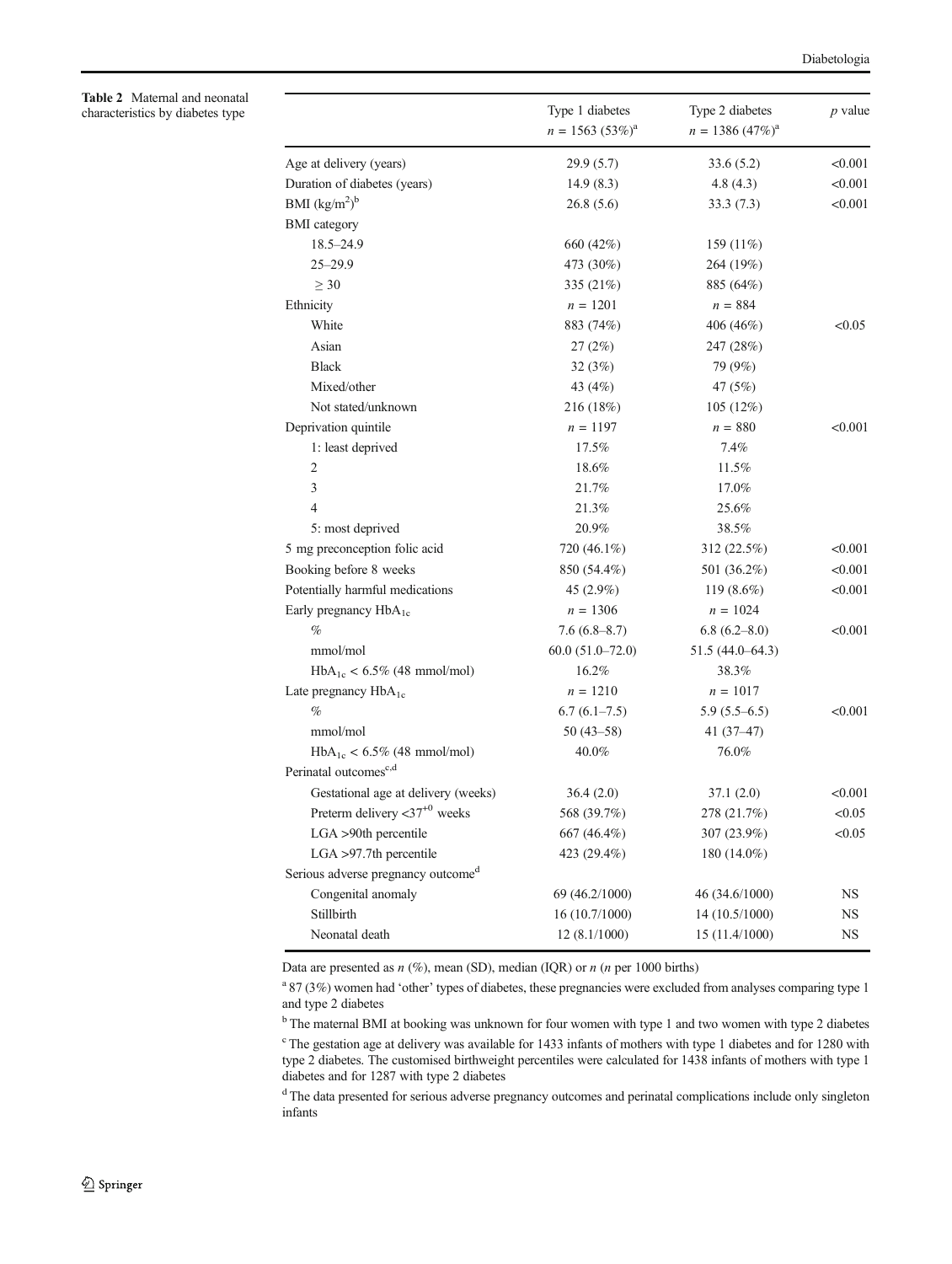<span id="page-4-0"></span>Fig. 1 Variation between clinics in the percentage of women taking 5 mg folic acid and achieving target  $HbA_{1c}$  levels <6.5% (48 mmol/mol) in early pregnancy. Percentage of women with type 1 diabetes: (a) achieving target  $HbA_{1c}$  levels in early pregnancy and (b) taking 5 mg folic acid and at individual clinics. Percentage of women with type 2 diabetes: (c) achieving target  $HbA_{1c}$  levels in early pregnancy and (d) taking 5 mg folic acid at individual clinics. The clinics are ranked from smallest number to greatest number of women achieving the targets left to right. Solid line, median; dashed lines, IQR



#### Glycaemic control in early pregnancy

Although glycaemic control was suboptimal in both type 1 and type 2 diabetes, women with type 2 diabetes were more than twice as likely to achieve target  $HbA_{1c}$  levels of <6.5% (48 mmol/mol) in early pregnancy (38.3% vs 16.2%;  $p < 0.001$ ; Table [2](#page-3-0)). Women achieving target HbA<sub>1c</sub> levels had lower BMI at booking  $(25.7 \text{ vs } 27.0 \text{ kg/m}^2 \text{ for type } 1,$ 31.9 vs 34.0 kg/m<sup>2</sup> for type 2;  $p < 0.001$ ). Women with type 1 diabetes who achieved target  $HbA_{1c}$  levels were older (31.3 vs 29.8 years;  $p < 0.001$ ) and lived in the least deprived areas, with almost one in four women in the least deprived areas achieving target  $HbA_{1c}$  compared with one in ten women in the most deprived areas (24% vs  $9.9\%$ ;  $p < 0.001$ ). For women with type 2 diabetes, only maternal BMI (31.9 vs 34.0) and shorter diabetes duration (4.2 vs 5.4 years; both  $p < 0.001$ ) were associated with achieving target  $HbA_{1c}$  levels (data not shown). The percentage of women with type 1 and type 2 diabetes achieving target  $HbA_{1c}$  levels in early pregnancy also varied greatly between clinics (14.3% [7.7–22.2] for type 1 and 37.0% [27.3–46.2] for type 2; Fig. 1a, c). The top quartile clinics had 22% of women with type 1 and 46% with type 2 diabetes achieving target  $HbA_{1c}$  levels with 7% and 27%, respectively, in the lowest quartile clinics.

Presenting for antenatal care prior to 8 weeks' gestation was more common in women with type 1 diabetes  $(54.4\%$ vs  $36.2\%$ ;  $p < 0.001$ ; Table [2\)](#page-3-0), again with substantial variation between clinics (55.0% [37.2–65.0] and 36.4% [21.7–50.0], respectively). Periconception exposure to potentially harmful medications, such as statins, ACE inhibitors or angiotensin receptor blockers, was less common in women with type 1 compared with type 2 diabetes (2.9% vs  $8.6\%; p < 0.001$ ).

#### Glycaemic control in late pregnancy

As expected, maternal  $HbA_{1c}$  levels decreased during pregnancy. After 24 weeks' gestation in women with type 2 diabetes, 76.0% achieved target  $HbA_{1c}$  levels <6.5% (48 mmol/ mol) (Table [2](#page-3-0)) and 85.9% achieved  $HbA_{1c} < 7.0\%$ (53 mmol/mol) (Table [3\)](#page-5-0). Only 40.0% and 59.5% of women with type 1 diabetes achieved these targets, respectively  $(p < 0.001)$ .

#### Perinatal morbidity

Preterm delivery While the majority of live singleton births were between  $37^{+0}$  and  $38^{+6}$  weeks (mean gestation 36.4 for type 1 and 37.1 for type 2;  $p < 0.001$ ), the rates for preterm delivery before 37 weeks were 39.7% in women with type 1 and 21.7% in those with type 2 diabetes ( $p < 0.05$ ; Table [2\)](#page-3-0). Among women with suboptimal early glycaemic control (HbA<sub>1c</sub> level  $\geq 6.5\%$  [48 mmol/mol]) the preterm birth rate was significantly lower if they later achieved  $HbA_{1c}$  levels <6.5% (48 mmol/mol) after 24 weeks' gestation (30.4% vs 48.0% for type 1; 21.6% vs 35.7% for type 2, both  $p < 0.001$ ; Fig. [2](#page-6-0)a).

LGA The numbers of large and extreme LGA infants (birthweight >90th and >97.7th percentiles, respectively) were significantly higher for women with type 1 diabetes (46.4% and 29.4% for type 1 vs 23.9% and 14.0% for type 2, respectively; both  $p < 0.001$ ; Table [2\)](#page-3-0). As with preterm delivery, the LGA rates were significantly lower among women with suboptimal early glucose control if they later achieved  $HbA_{1c}$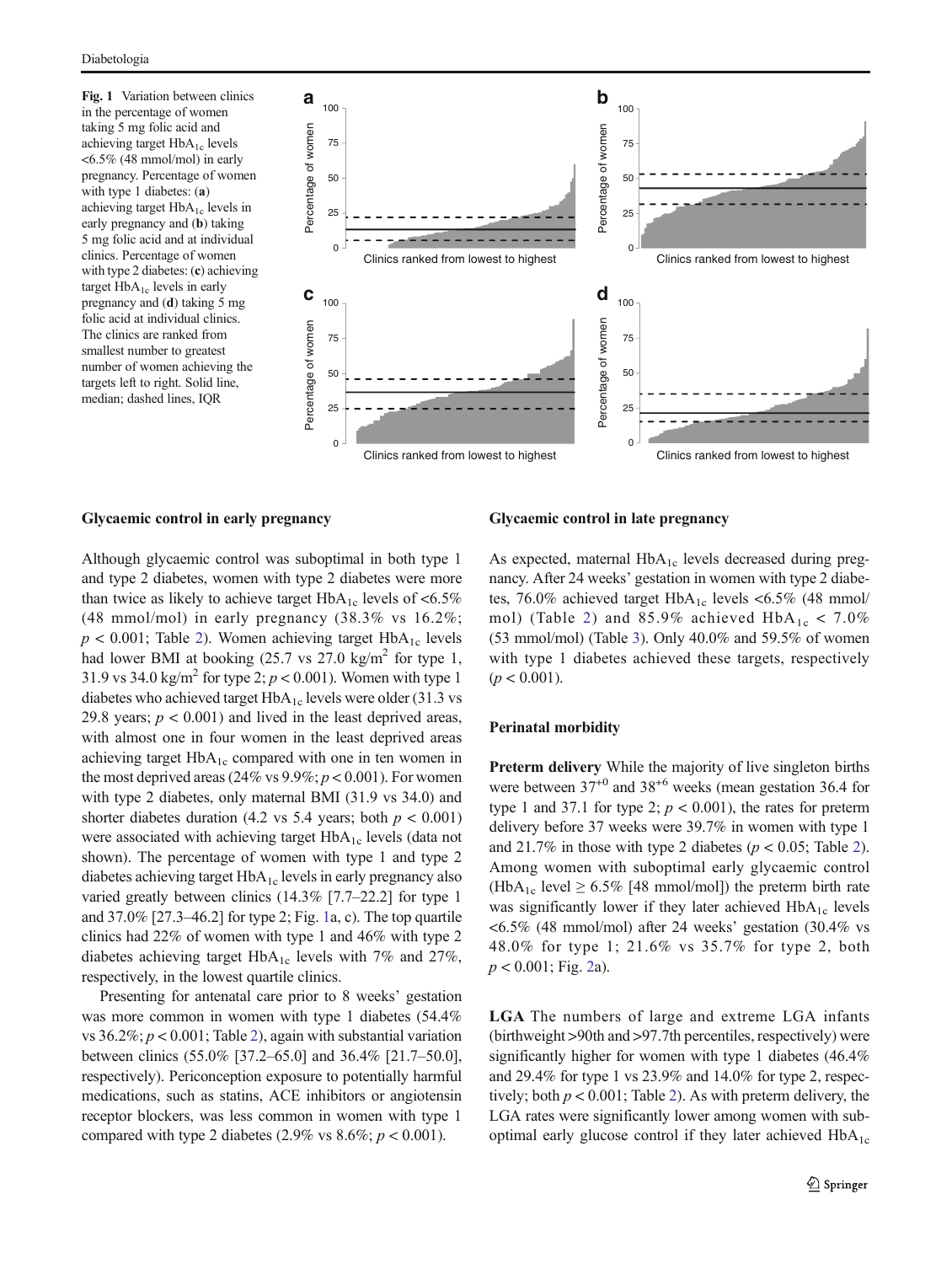<span id="page-5-0"></span>

| <b>Table 3</b> Comparisons between |
|------------------------------------|
| the NPID 2015 and CEMACH           |
| 2002/2003 cohorts                  |

|                                                  | <b>NPID 2015</b> | CEMACH 2002/2003 |
|--------------------------------------------------|------------------|------------------|
| Number of women                                  | 3036             | 2359             |
| Number of infants                                | 2866             | 2400             |
| Number of clinics <sup>a</sup>                   | 155              | 231              |
| Pregnancies per clinic                           | 19.6             | 10.2             |
| Type 1 diabetes <sup>b</sup>                     | 1563 (51%)       | 1707 (72%)       |
| Type 2 diabetes <sup>b</sup>                     | 1386 (46%)       | 652 (28%)        |
| Maternal duration of diabetes (years)            |                  |                  |
| Type 1 diabetes                                  | 14.9             | 13               |
| Type 2 diabetes                                  | 4.8              | 3                |
| Preconception folic acid (any dose) <sup>c</sup> |                  |                  |
| Type 1 diabetes                                  | 51.7%            | 42.9%            |
| Type 2 diabetes                                  | 33.7%            | 29.4%            |
| Maternal glycaemic control                       |                  |                  |
| Early pregnancy measurement <13 weeks            | 78%              | 67%              |
| Type 1 diabetes                                  |                  |                  |
| $HbA_{1c}$ %                                     | $7.6(6.8 - 8.7)$ | $7.5(6.6-8.5)$   |
| $HbA_{1c}$ mmol/mol                              | $60(51-72)$      | 58 (48-69)       |
| $HbA_{1c} < 7\%$ (53 mmol/mol)                   | 29.4%            | 35.2%            |
| Type 2 diabetes                                  |                  |                  |
| $HbA_{1c}$ %                                     | $6.8(6.2 - 8.0)$ | 7.0(6.1–8.1)     |
| $\rm HbA_{1c}$ mmol/mol                          | $51(44-64)$      | 53 $(43-65)$     |
| $HbA_{1c}$ < 7% (53 mmol/mol)                    | 52.4%            | 49.0%            |
| Late pregnancy >24 weeks                         |                  |                  |
| Type 1 diabetes                                  |                  |                  |
| $HbA_{1c}$ %                                     | $6.7(6.1-7.5)$   | $6.6(6.0-7.3)$   |
| $HbA_{1c}$ mmol/mol                              | $50(43-58)$      | $49(42 - 56)$    |
| $HbA_{1c}$ < 7% (53 mmol/mol)                    | 59.5%            | 65.0%            |
| Type 2 diabetes                                  |                  |                  |
| $HbA_{1c}$ %                                     | $5.9(5.5-6.5)$   | $6.3(5.7-6.9)$   |
| $\rm HbA_{1c}$ mmol/mol                          | $41(37-47)$      | $45(39-52)$      |
| $HbA_{1c} < 7\%$ (53 mmol/mol) <sup>d</sup>      | 85.9%            | 75.4%            |
| Severe adverse pregnancy outcomes                |                  |                  |
| Congenital anomaly <sup>e</sup>                  | 117              | 109              |
| Type 1 diabetes                                  | 69 (46.2/1000)   | 81 (48/1000)     |
| Type 2 diabetes                                  | 46 (34.6/1000)   | 28 (43/1000)     |
| Stillbirth                                       | 30               | 63               |
| Type 1 diabetes                                  | 16 (10.7/1000)   | 44 (25.8/1000)   |
| Type 2 diabetes                                  | 14 (10.5/1000)   | 19 (29.2/1000)   |
| Neonatal death                                   | 27               | 22               |
| Type 1 diabetes                                  | 12(8.1/1000)     | 16(9.6/1000)     |
| Type 2 diabetes                                  | 15 (11.4/1000)   | 6(9.5/1000)      |

Data are presented as  $n$  (%), median (IQR) or  $n$  ( $n$  per 1000 births)

<sup>a</sup> CEMACH included clinics from England, Wales and Northern Ireland, and informed consent was not obtained. NDIP 2015 included clinics from England, Wales and the Isle of Man, and only collected data with written informed consent

<sup>b</sup> 87 (3%) women with 'other' types of diabetes are included for comparison with CEMACH but were excluded from subsequent analyses comparing type 1 and type 2 diabetes

<sup>c</sup>The proportion of women taking preconception folic acid (any dose) has increased significantly in type 1  $(p < 0.001)$  and type 2  $(p = 0.022)$  diabetes since 2002/2003

<sup>d</sup> The proportion of women with type 2 diabetes achieving  $HbA_{1c}$  < 7% (53 mmol/mol) after 24 weeks has increased significantly since  $2002/2003$  ( $p = 0.05$ )

eCEMACH included only major congenital anomaly, with 141 anomalies among 109 infants. NPID 2015 included major and minor anomalies identified based on the ICD-10 codes for congenital anomalies prior to hospital discharge. There were 156 anomalies among 117 infants (69 for women with type 1, 46 for women with type 2 and two for women with 'other' forms of diabetes)

levels <6.5% (48 mmol/mol) (34.2% vs 54.9% for type 1; 19.0% vs 47.4% for type [2](#page-6-0), both  $p < 0.001$ ; Fig. 2b).

Neonatal intensive care unit admission LGA infants were more likely to be admitted for neonatal care than infants appropriate for gestational age (32.1% vs 25.6% for type 1, 25.6% vs 11.4% for type 2;  $p < 0.05$ ). Admission to neonatal care units was reduced among term infants (i.e. born at or after  $37<sup>+0</sup>$  weeks' gestation) of women with suboptimal glycaemic control in early pregnancy if they later achieved HbA<sub>1c</sub> levels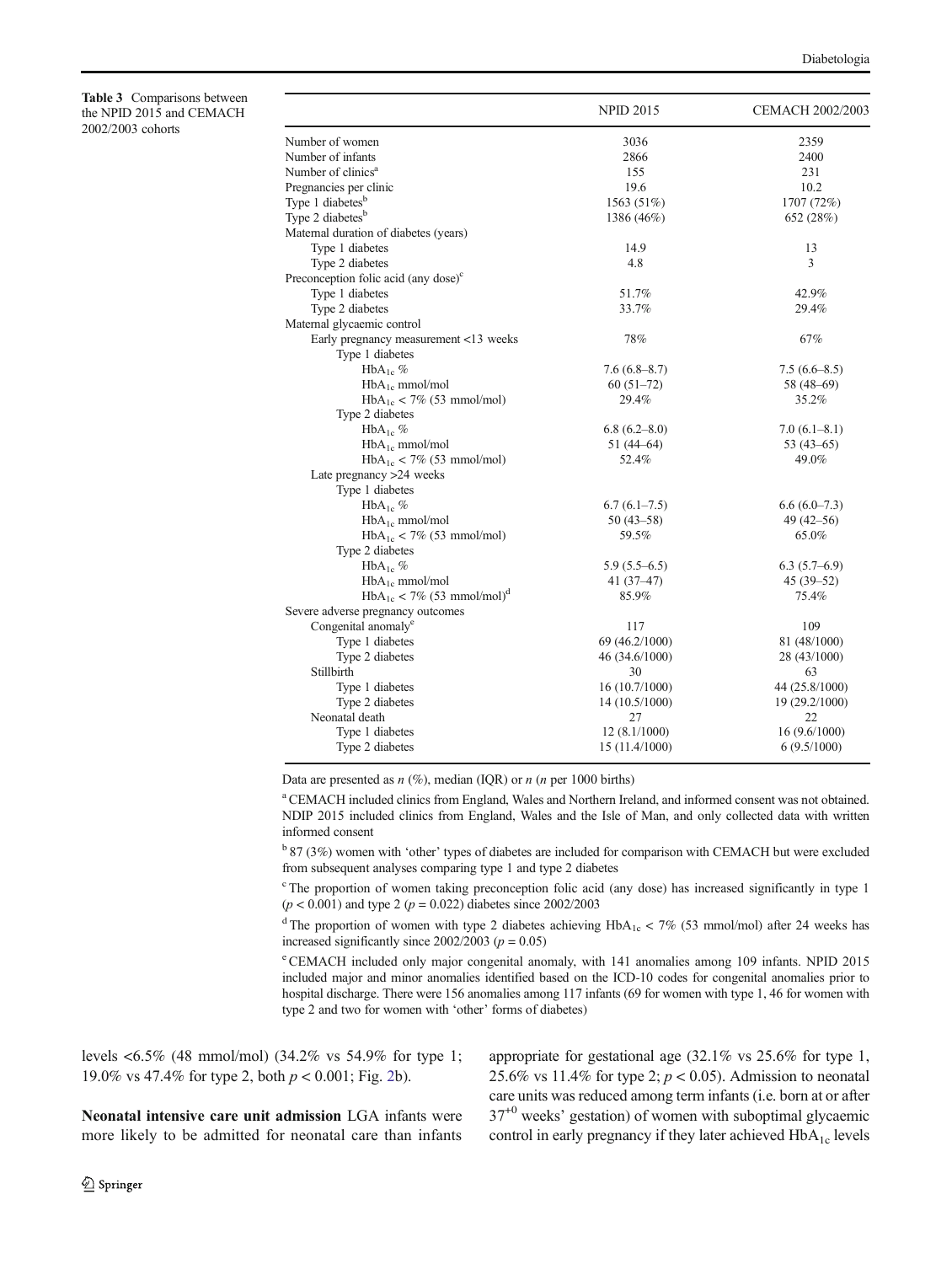<span id="page-6-0"></span>

Fig. 2 Relationships for achievement of glycaemic control targets  $(HbA<sub>1c</sub> < 6.5\%$  [48 mmol/mol]) with (a) preterm delivery before 37 weeks' gestation and (b) rates of LGA in infants (customised birthweight >90th percentile). Black bars, type 1 diabetes; grey bars, type 2 diabetes

 $\leq 6.5\%$  (48 mmol/mol) (22.7% vs 33.4% for type 1 and 12.2% vs 23.6% for type 2;  $p < 0.05$ ).

#### Comparisons with the 2002/2003 CEMACH data

Maternal and demographic characteristics This cohort was larger than the previous CEMACH survey, with 685 more diabetes pregnancies and a striking increase in the proportion of pregnancies complicated by type 2 diabetes (Table [3](#page-5-0)). There was also more concentrated data focusing on pregnancy care across fewer clinics, with 3044 diabetes pregnancies across 155 maternity clinics (19.6 per clinic) in 2015, compared with 2359 diabetes pregnancies in 231 clinics (10.2 per clinic) in 2002/2003. The duration of diabetes was longer (by approximately 2 years) in both type 1 and type 2 diabetes. More women were taking folic acid supplementation before conception and more had a recorded first trimester measurement of  $HbA_{1c}$ . There was no improvement in glucose control in type 1 diabetes but some improvement during late gestation in type 2 diabetes, with an increased proportion of women who achieved  $HbA_{1c}$  < 7.0% (53 mmol/mol) after 24 weeks in 2015 (85.9% vs 75.4%;  $p < 0.05$ ).

Serious adverse pregnancy outcomes In 2015, the stillbirth rate was high (10.7/1000 for type 1 and 10.5/1000 for type 2; Table [3\)](#page-5-0) compared with the general maternity population rate of 4.7/1000 [[12\]](#page-8-0). However, it was almost 2.5-fold lower than in 2002/2003 (Fig. 3). The neonatal death rate was also high  $(8.1/1000$  for type 1 and  $11.4/1000$  for type 2 diabetes), but unchanged compared with 2002/2003. The prevalence of congenital anomalies (including all major and minor anomalies detected at hospital discharge) was 46.2/1000 for type 1 and



Fig. 3 Stillbirth rate during the NPID audit 2015 compared with CEMACH 2002/2003 for women with type 1 and type 2 diabetes. Data presented are stillbirth rates per 1000 births with 95% CI. Dashed line, stillbirth rate for the general maternity population for 2015 (based on data from the Office for National Statistics [\[12\]](#page-8-0))

34.6/1000 for type 2 diabetes (Table [3\)](#page-5-0). These data are not directly comparable with the 2002/2003 data, which included only major congenital anomalies.

#### Discussion

This large national study details the pregnancy outcomes of women with diabetes more than a decade after the 2002/2003 CEMACH survey. While the pregnancy outcomes of women with diabetes were still suboptimal compared with the general maternity population, substantial progress has been made with significant reductions in stillbirths in both type 1 and type 2 diabetes. There were fewer preterm deliveries, LGA infants and neonatal care unit admissions in women with type 2 compared with type 1 diabetes, reflecting the better antenatal glycaemic control in type 2 diabetes. Glucose control in women with type 1 diabetes was suboptimal, with persistently high rates of preterm delivery, LGA and neonatal care unit admissions. The highest rates of neonatal complications were seen in women with HbA<sub>1c</sub> levels  $\geq 6.5\%$  (48 mmol/mol) after 24 weeks' gestation.

Over the past decade the proportion of pregnant women with type 2 diabetes has risen from 28% to 46% of all diabetes pregnancies, with type 2 now outnumbering type 1 diabetes pregnancies in some metropolitan areas. The proportion of women taking preconception folic acid supplementation has increased both in type 1 and type 2 diabetes, which is in contrast to some recent data suggesting a small decline (from 35% to 31%) in the general maternity population [\[13\]](#page-8-0).

Our data demonstrate the ongoing healthcare inequalities between women with type 1 and type 2 diabetes and the striking contribution of maternal deprivation in type 1 diabetes. In women with type 1 diabetes, 75% of those living in the most socioeconomically advantaged areas took 5 mg preconception folic acid and 25% achieved target  $HbA_{1c}$  levels in early pregnancy, whereas only 37% of women living in the most disadvantaged areas took folic acid and only 10% achieved target  $HbA_{1c}$  levels in early pregnancy. This information highlights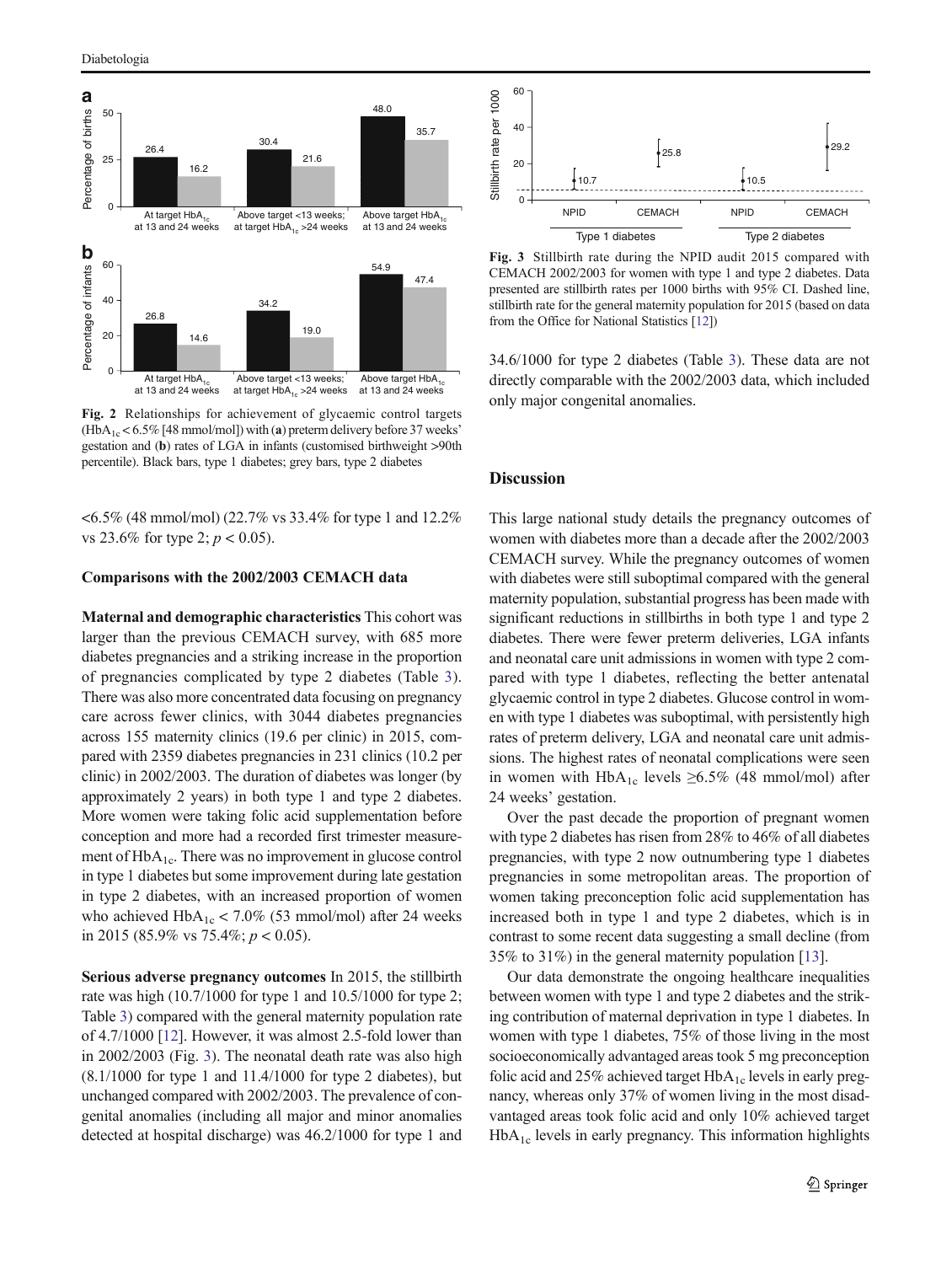the need to more effectively target prepregnancy care to women living in deprived areas. Previous studies have shown that targeting all women of reproductive years can minimise the impact of maternal deprivation on prepregnancy care attendance, folic acid supplementation and early pregnancy glycaemic control [\[14](#page-8-0)].

It is disappointing that so few women with type 1 diabetes achieved the NICE recommended glycaemic control target for  $HbA_{1c}$  in early and late pregnancy (16.1% and 40.0% respectively). We speculate that this is due to previously described physiological and pharmacological challenges of matching pre-meal insulin boluses to postprandial glucose profiles in early and late gestation [\[15,](#page-8-0) [16](#page-8-0)]. We have shown that while women achieving target glycaemic control are older, leaner and more socially advantaged, there is substantial variation across clinics, suggesting that the impact of clinic context is also important. Further work is needed to understand whether these clinic-to-clinic variations relate to clinic size and/or staff experience of implementing newer technologies such as insulin pump therapy and continuous glucose monitoring before and during pregnancy.

While there is much emphasis on improving preconception and first trimester glucose control to reduce congenital anomaly, stillbirth and neonatal death, our data also indicate the importance of optimal glucose control in late gestation for reducing the rates of preterm delivery, LGA infants and neonatal intensive care unit admission. An important take home message for women with unplanned pregnancy and/or suboptimal early glucose control is that achieving  $HbA_{1c} < 6.5\%$ (48 mmol/mol) after 24 weeks was very effective for reducing perinatal complications both in type 1 and type 2 diabetes.

The absolute risk of stillbirth has consistently remained 10– 13/1000 over three diabetes pregnancy audit years, which now includes 6675 diabetes pregnancies [\[17\]](#page-8-0). Recent data from Sweden have comparable absolute stillbirth rates (15/1000) among women with type 1 diabetes [[1\]](#page-8-0). However, the Swedish diabetes rates are still five times higher than the low background maternity population rates (3/1000) characteristic of high-income countries. In 2002/2003 there was a similar fivefold increase in stillbirths among women with diabetes in the UK [\[3](#page-8-0)].

The reductions in stillbirths in type 1 and type 2 diabetes are not solely due to improvements in the general maternity population [[12](#page-8-0)], as the UK currently reports one of the slowest rates of decline in stillbirth of approximately 17% (from 5.3 to 4.4/1000 births) over the past decade [\[18\]](#page-8-0). Although there are clear maternal risk factors, including previous stillbirth, multiple pregnancy, nulliparity, diabetes, maternal age over 40 years, non-White ethnicity, smoking and obesity, most of the variability in stillbirth rates is independent of established risk factors [[19,](#page-8-0) [20](#page-9-0)]. We can only speculate as to the possible explanations for recent improvements, which may include earlier elective birth recommendations  $(37^{+0}$  weeks' gestation),

tighter glycaemic control targets (HbA<sub>1c</sub> <  $6.5\%$  or 48 mmol/ mol) and/or greater concentrations of women with diabetes among fewer maternity clinics.

Stillbirth is the most common cause of perinatal death [[21\]](#page-9-0), so it is surprising that the reduction in stillbirths was not accompanied by a reduction in the neonatal death rate (8.1 vs 9.6/1000 for type 1 and 11.4 vs 9.5/1000 for type 2) since 2002/2003. The reasons for this are unknown and will require further evaluation in larger datasets over longer time frames.

Our study is one of the largest to describe the pregnancy outcomes associated with contemporary diabetes care and includes over 3000 women with pregnancies complicated by diabetes. Our large sample size provides the statistical power for evaluating trends in serious but rare outcomes. Other largescale studies conducted over 10–20 years in Sweden [\[1](#page-8-0)] and Finland [\[5](#page-8-0)] are less relevant to current clinical practice, and in particular to the increasing problem of type 2 diabetes in pregnancy [\[22](#page-9-0)]. Our cohort is larger than any previous studies of pregnant women with type 2 diabetes and confirms metaanalyses findings that there are no differences in the rates of congenital anomalies, stillbirths and perinatal deaths between type 1 and type 2 diabetes [[23\]](#page-9-0). We do confirm important differences in the perinatal outcomes of type 1 and type 2 diabetes pregnancy with significantly lower rates of preterm delivery, LGA infants and neonatal intensive care unit admissions in type 2 diabetes.

Our study should be interpreted in the context of potential limitations. First, these are cross-sectional analyses, which preclude us from making causal inferences. Second, use of routinely collected data means we have little control over errors during data collection and variations due to differences in timing and laboratory methods for  $HbA_{1c}$  levels. Third, because of the information governance requirements and the pre-specified nature of these analyses, we are unable to analyse whether there are significant, independent effects of  $HbA_{1c}$  in early and late pregnancy and/or maternal BMI on neonatal outcomes. Furthermore, we cannot guarantee that data from all women and all maternity clinics are included, and we lack information for women who did not provide consent. The numbers of women who refuse consent is anecdotally very small. For 94 clinics that responded to an electronic survey, an average of one woman per clinic was unable to and/or refused consent (C. Cartwright, P. Curnow, C. Sylvester, B. Young, unpublished data). Having 3044 pregnancies in women providing consent is at least comparable to the 2359 pregnancies without consent in 2002/2003. We also cannot be certain that the 87 women where the type of diabetes is classified as 'unknown' did not have type 1 or type 2 diabetes.

More work is needed to ensure that women with type 2 diabetes and their community healthcare providers are aware of the importance of safe effective contraception and/or prepregnancy care. Further research is needed to better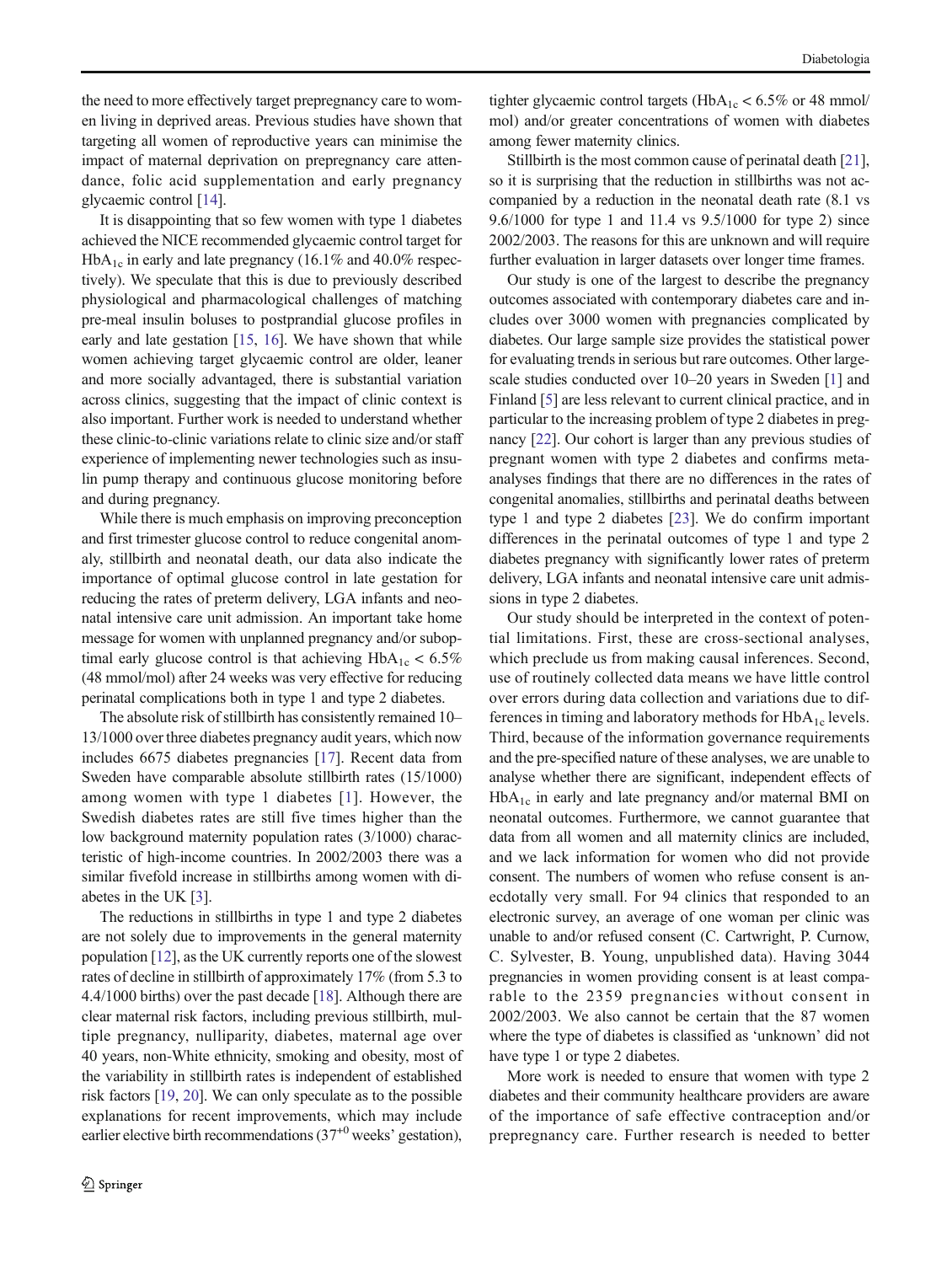<span id="page-8-0"></span>understand the impact of clinic size and whether centralisation in fewer, larger clinics would improve glucose control and pregnancy outcomes. It remains to be seen whether recent advances in continuous glucose monitoring and closed-loop insulin delivery will be effective for improving late gestation glucose control and reducing perinatal morbidity in type 1 diabetes pregnancy [[24](#page-9-0), [25\]](#page-9-0). For stillbirth, research to identify better predictors of placental dysfunction such as erythropoietin, pregnancy associated plasma protein A, alpha fetoprotein and angiogenic/antiangiogenic factors in women with diabetes is needed [[26](#page-9-0)–[28](#page-9-0)].

The NPID data provides information that can be used at the level of individual maternity clinics so service users, healthcare professionals and funders can make informed healthcare choices. It has demonstrated substantial nationwide progress in diabetes stillbirth reductions but highlights ongoing challenges to consistently improve glucose control and reduce perinatal complications in type 1 diabetes pregnancy.

Acknowledgements The authors are extremely grateful to all of the women who consented to participate and to local antenatal diabetes healthcare teams for their support with data entry. We are also grateful to L. Fargher (Diabetes UK, London, UK) for her NPID engagement activities and to P. Knighton from NHS Digital (NHS Digital, Leeds, UK), formerly known as the Health and Social Care Information Centre, for statistical input. Parts of these data were presented at the NPID meeting, London, 10 November 2016. The full NPID audit report 2015 was published online 21 October 2016.

Data availability Further details of the data collection methodology, individual clinic data and the full audit reports for healthcare professionals and service users are available from [http://content.digital.nhs.uk/npid.](http://content.digital.nhs.uk/npid)

Funding The NPID audit is commissioned by the Healthcare Quality Improvement Partnership as part of the National Clinical Audit programme funded by NHS England and the Welsh government. The 2015 audit was prepared in collaboration with NHS Digital and supported by Diabetes UK and Public Health England.

Duality of interest HRM sits on a scientific advisory board for Medtronic (insulin pump manufacturer). The authors declare that there is no duality of interest associated with this manuscript.

Contribution statement HRM, RB, MMa, MMo, NLB, BY made substantial contributions to conception and design, acquisition of data, or analysis and interpretation of data. CC, PC and CS analysed the data. HRM drafted the manuscript. All authors critically reviewed the manuscript for important intellectual content and gave final approval for publication. HRM is the guarantor of this work.

Open Access This article is distributed under the terms of the Creative Commons Attribution 4.0 International License (http:// creativecommons.org/licenses/by/4.0/), which permits unrestricted use, distribution, and reproduction in any medium, provided you give appropriate credit to the original author(s) and the source, provide a link to the Creative Commons license, and indicate if changes were made.

#### References

- 1. Persson M, Norman M, Hanson U (2009) Obstetric and perinatal outcomes in type 1 diabetic pregnancies: a large, population-based study. Diabetes Care 32:2005–2009
- 2. Evers IM, de Valk HW, Visser GH (2004) Risk of complications of pregnancy in women with type 1 diabetes: nationwide prospective study in the Netherlands. BMJ 328:915
- 3. Macintosh MC, Fleming KM, Bailey JA et al (2006) Perinatal mortality and congenital anomalies in babies of women with type 1 or type 2 diabetes in England, Wales, and Northern Ireland: population based study. BMJ 333:177
- 4. Evers IM, de Valk HW, Mol BW, ter Braak EW, Visser GH (2002) Macrosomia despite good glycaemic control in type I diabetic pregnancy; results of a nationwide study in the Netherlands. Diabetologia 45:1484–1489
- 5. Klemetti M, Nuutila M, Tikkanen M, Kari MA, Hiilesmaa V, Teramo K (2012) Trends in maternal BMI, glycaemic control and perinatal outcome among type 1 diabetic pregnant women in 1989- 2008. Diabetologia 55:2327–2334
- 6. Confidential Enquiry into Maternal and Child Health (2005) Pregnancy in women with type 1 and type 2 diabetes in 2002-03, England, Wales and Northern Ireland. CEMACH, London
- 7. NICE guideline 63 (2008) Diabetes in pregnancy. Management of diabetes and its complications from the pre-conception to the postnatal period. Available from [www.nice.org](http://www.nice.org/). Accessed 26 Nov 2016
- NICE guideline 63 (2015) Diabetes in pregnancy. Management of diabetes and its complications in pregnancy from the preconception to the postnatal period. Available from [https://www.](https://www.niceorguk/guidance/ng3) [niceorguk/guidance/ng3](https://www.niceorguk/guidance/ng3). Accessed 26 Nov 2016
- 9. Murphy HR, Bell R, Holt RI et al (2013) The National Pregnancy in Diabetes Audit: measuring the quality of diabetes pregnancy care. Diabet Med 30:1014–1016
- 10. Office of the Deputy Prime Minister (2004) The English indices of deprivation 2004 (revised). Office of the Deputy Prime Minister, London
- 11. Gardosi J, Francis A 2015. Customised weight centile calculator. GROW v6.7.7.1. Available from [http://www.gestation.net/](http://www.gestation.net/birthweight_centiles/centile_object.htm) [birthweight\\_centiles/centile\\_object.htm.](http://www.gestation.net/birthweight_centiles/centile_object.htm) Accessed 26 Nov 2016
- 12. Office for National Statistics (2015) Births in England and Wales. Available from [http://www.ons.gov.uk/peoplepopulationand](http://dx.doi.org/) [community/birthsdeathsandmarriages/livebirths/bulletins/](http://dx.doi.org/) [birthsummarytablesenglandandwales/2015](http://dx.doi.org/). Accessed 26 Nov 2016
- 13. Bestwick JP, Huttly WJ, Morris JK, Wald NJ (2014) Prevention of neural tube defects: a cross-sectional study of the uptake of folic acid supplementation in nearly half a million women. PLoS One 9: e89354
- Murphy HR, Roland JM, Skinner TC et al (2010) Effectiveness of a regional prepregnancy care program in women with type 1 and type 2 diabetes: benefits beyond glycemic control. Diabetes Care 33: 2514–2520
- 15. Murphy HR, Elleri D, Allen JM et al (2012) Pathophysiology of postprandial hyperglycaemia in women with type 1 diabetes during pregnancy. Diabetologia 55:282–293
- 16. Goudie RJ, Lunn D, Hovorka R, Murphy HR (2014) Pharmacokinetics of insulin aspart in pregnant women with type 1 diabetes: every day is different. Diabetes Care 37:e121–e122
- 17. Holman N, Bell R, Murphy H, Maresh M (2014) Women with pregestational diabetes have a higher risk of stillbirth at all gestations after 32 weeks. Diabet Med 31:1129–1132
- 18. Flenady V, Wojcieszek AM, Middleton P et al (2016) Stillbirths: recall to action in high-income countries. Lancet 387:691–702
- 19. Stillbirth Collaborative Research Network Writing Group (2011) Association between stillbirth and risk factors known at pregnancy confirmation. JAMA 306:2469–2479